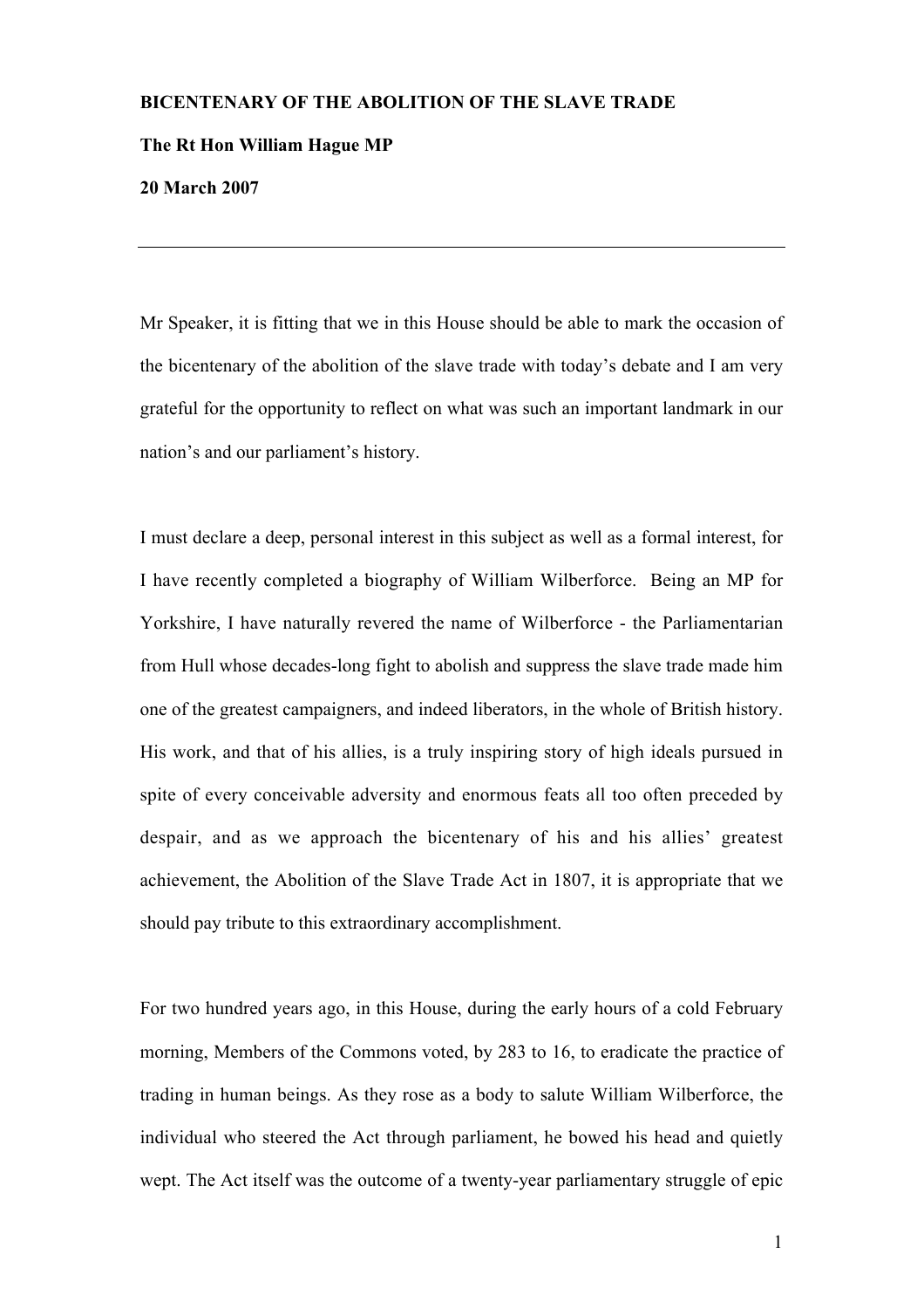proportions. Virtually every year, for two decades, Wilberforce had introduced similar proposals to the Commons, only for them to be rejected by powerful economic and political opposition, or to be thwarted by war, or hostility to the French revolution and social upheaval. But, this time, the Act received the formal assent of George III, and as the clocks struck noon on Wednesday 25th March 1807, the Slave Trade Abolition Bill became an Act, stating:

*'Be it therefore enacted by the King's most Excellent Majesty, by and with the Advice and Consent of the Lords Spiritual and Temporal, and Commons, in this present Parliament assembled, and by the Authority of the same, That from and after the First Day of May One thousand eight hundred and seven, the African Slave Trade, and all manner of dealing and trading in the Purchase, Sale, Barter, or Transfer of Slaves, or of Persons intended to be sold, transferred, used, or dealt with as Slaves, practiced or carried on, in, at, to or from any Part of the Coast or Countries of Africa, shall be, and the same is hereby utterly abolished, prohibited, and declared to be unlawful…'*

With these words the behaviour of an Empire was changed forever.

Today in this House, we are remembering what the then Prime Minister, William Grenville, described as the 'most glorious measure that had ever been adopted by any legislative body in the world'. This country was the first in Europe other than Denmark to outlaw the slave trade, and it was the catalyst for the adoption of similar legislation around the world. It became a moral benchmark of which other civilised societies rightly took note. The passage of the Act is also heartening to those who are conscious of the early foundations of our democratic society: firstly the wide dissemination of truths about the trade; followed by the shifting and then harnessing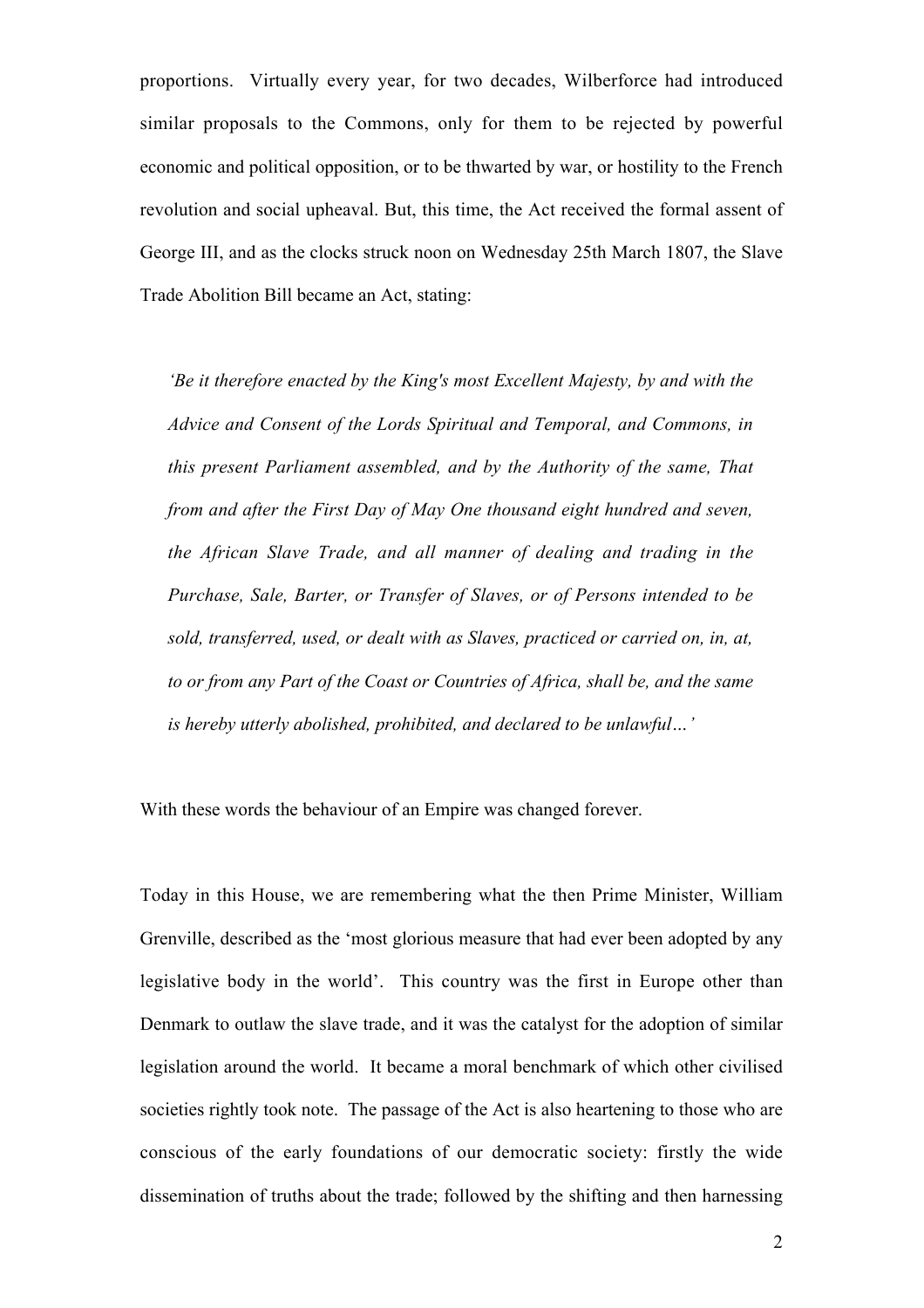of public opinion; with the actions and contribution of the slaves themselves coupled with the stoic perseverance of a few principled individuals; ultimately securing victory for the abolition of the slave trade in parliament.

But, unfortunately, the enlightened determination and actions of the abolitionists had to shine out against a far darker backdrop. The course of slavery winds long throughout history and when we consider events prior to 1807, it is with deep regret, that we acknowledge an era in which the sale of men, women and children was carried out *lawfully* on behalf of this country, and on such a vast scale, that it became a large, and lucrative, commercial enterprise, bringing powerful opposition to bear against its eventual repeal. The verdict, however, on Britain's participation in the trade is perhaps best left to someone who observed those depressing times. 'Never, never', cried Wilberforce in a speech to parliament in 1791, 'will we desist till we have wiped away this scandal from the Christian name, released ourselves from the load of guilt, under which we at present labour, and extinguished every trace of this bloody traffic, of which our posterity, looking back to the history of these enlightened times, will scarce believe that it has been suffered to exist so long a disgrace and dishonour to this country.'

All races were involved in the slave trade and the brutal treatment of the African people by white slave owners is an enduring example of racism. It was an important attribute of the abolitionists that they not only set out to end the slave trade but to demonstrate that former slaves could live freely and prosperously with equality between every race. They pioneered the free colony of Sierra Leone and gave much support to the leaders of Hayti when the slaves had overthrown their colonial government.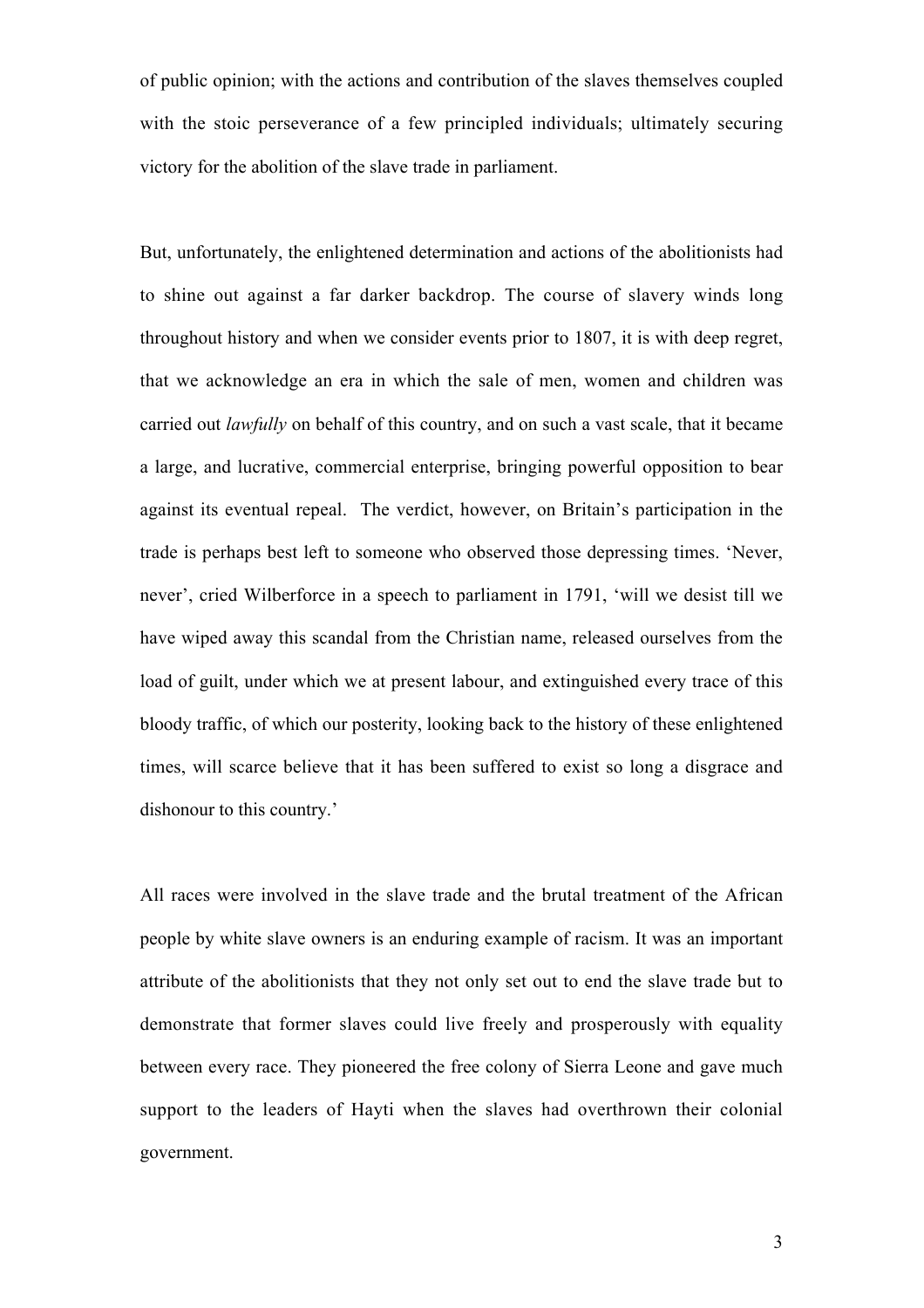I am therefore convinced that this is an anniversary of great significance to modern Britain and I would like to congratulate the Deputy Prime Minister and his advisory committee for overseeing such a comprehensive and diverse programme of events to commemorate the bicentenary. Whilst he and I have often engaged in 'lively' discussion across the despatch box, this is a topic of such importance that the concerted effort of all parties is to be welcomed. As an independent who maintained friendships on every side of the House, Wilberforce would have certainly approved of the cross-party spirit on display today, and as a politician who refused to taunt his fellow MPs, he would have heartily approved of our unusual restraint.

The events surrounding the abolition of slave trade serve as a reminder of the responsibilities falling on us at all levels of national life: on the nation and its institutions, on parliament and her politicians, and on the individual. Once galvanised, as Britain was post-1807, we witness each working together for the noblest of ends. That is why just as the existence of the slave trade should be a cause of British regret, so its abolition should be a matter for British pride.

It was the British government which was the first of a major European country to legislate against the slave trade and after 1807, lobbied, bullied, and bribed other nations to follow forthwith. And, as the world's foremost maritime power, it was the Royal Navy who bravely enforced the abolition: an assignment which was to become one of the most protracted and gruelling in its history. The suppression of the slave trade was described as 'perhaps the most disagreeable, arduous, and unhealthy service that falls to the lot of British officers and seamen' and between 1810 and 1850 the Royal Navy freed nearly 120,000 slaves. And so the moral case, once made and enshrined in the law, was upheld over the coming decades through a commitment to international diplomacy and the application of British force.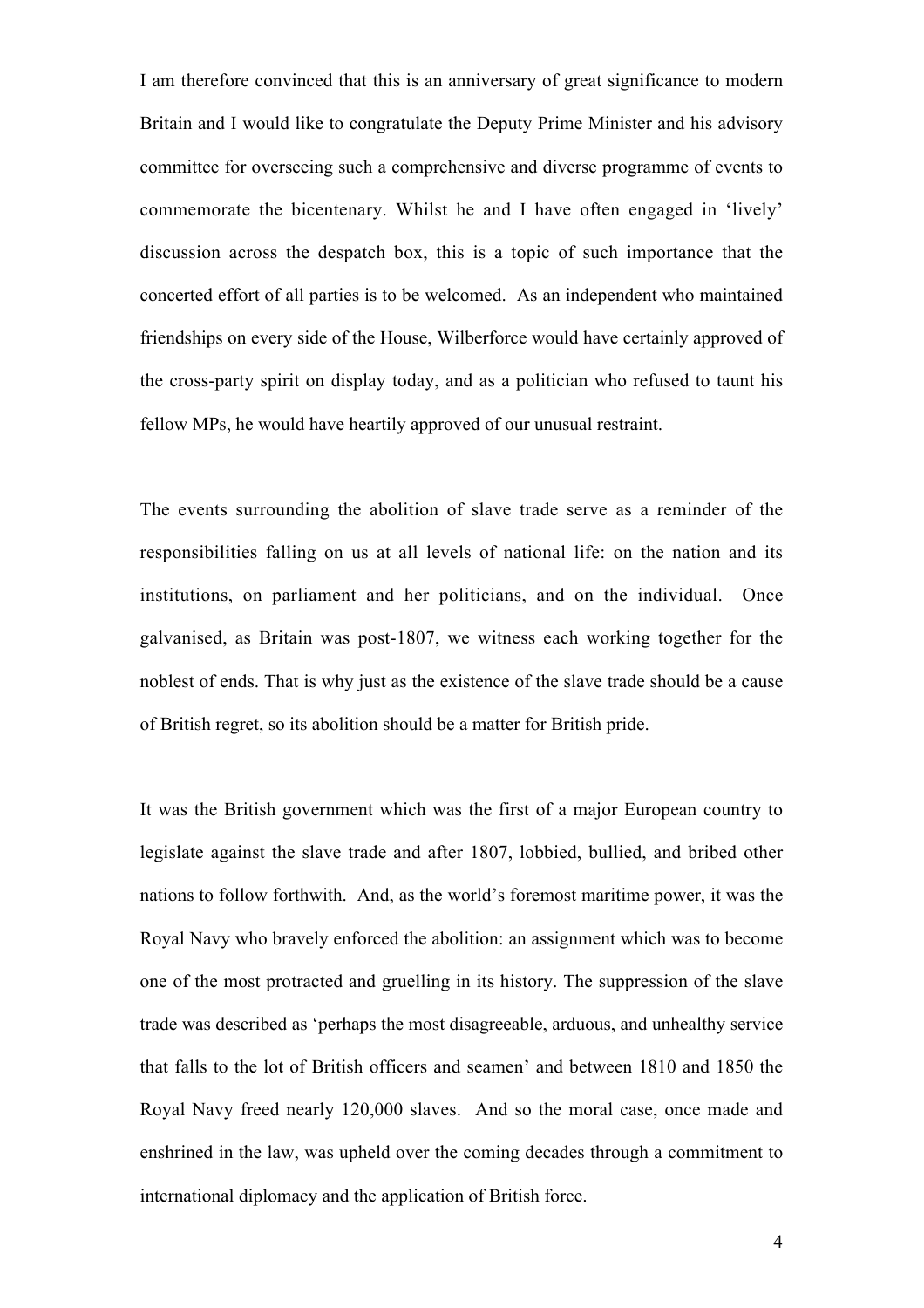In Britain, the outlawing of slave trade has become synonymous with the life of one individual, William Wilberforce, and the outstanding qualities of courage and dedication he displayed. Wilberforce was, as he accepted, 'only one among many fellow labourers'. We hear less about the contributions of men and women such as Thomas Clarkson, Granville Sharp, Zachary Macaulay, Olaudah Equiano and Elizabeth Heyrick, - and we are of course unable to mention the bravery of numerous slaves on which history is silent – their actions never written down. But Wilberforce's deeds and accomplishments are rightly lauded.

His motive – to remove 'the foulest blot that ever stained our National character' – is unquestioned. At a time when people in this country are sadly disillusioned with politicians and the political process, his conduct was of a most remarkable parliamentarian, placing mankind above party, principle above politics, and results above personal ambition. His purpose was unrelenting: during the late 1790s when popular interest waned, Wilberforce and his small band of colleagues kept the abolition cause alive, acting out his first promise that the trade was 'so enormous, so dreadful and so irremediable… I determined I would not rest until I had effected its abolition'.

The contribution of these 'Saints', as they were known in this House, yielded a legacy with the eventual success of the Abolition Act of 1807, in spite of a political system that often worked in stubborn self-interest. Their triumph was to win the moral argument but in actual fact the trade was driven underground in the decades following the Act. It would take a further twenty-six years, after the enactment of the abolition of slavery itself in 1833, to terminate the illegal slave trade. For one man, this was the work of a lifetime.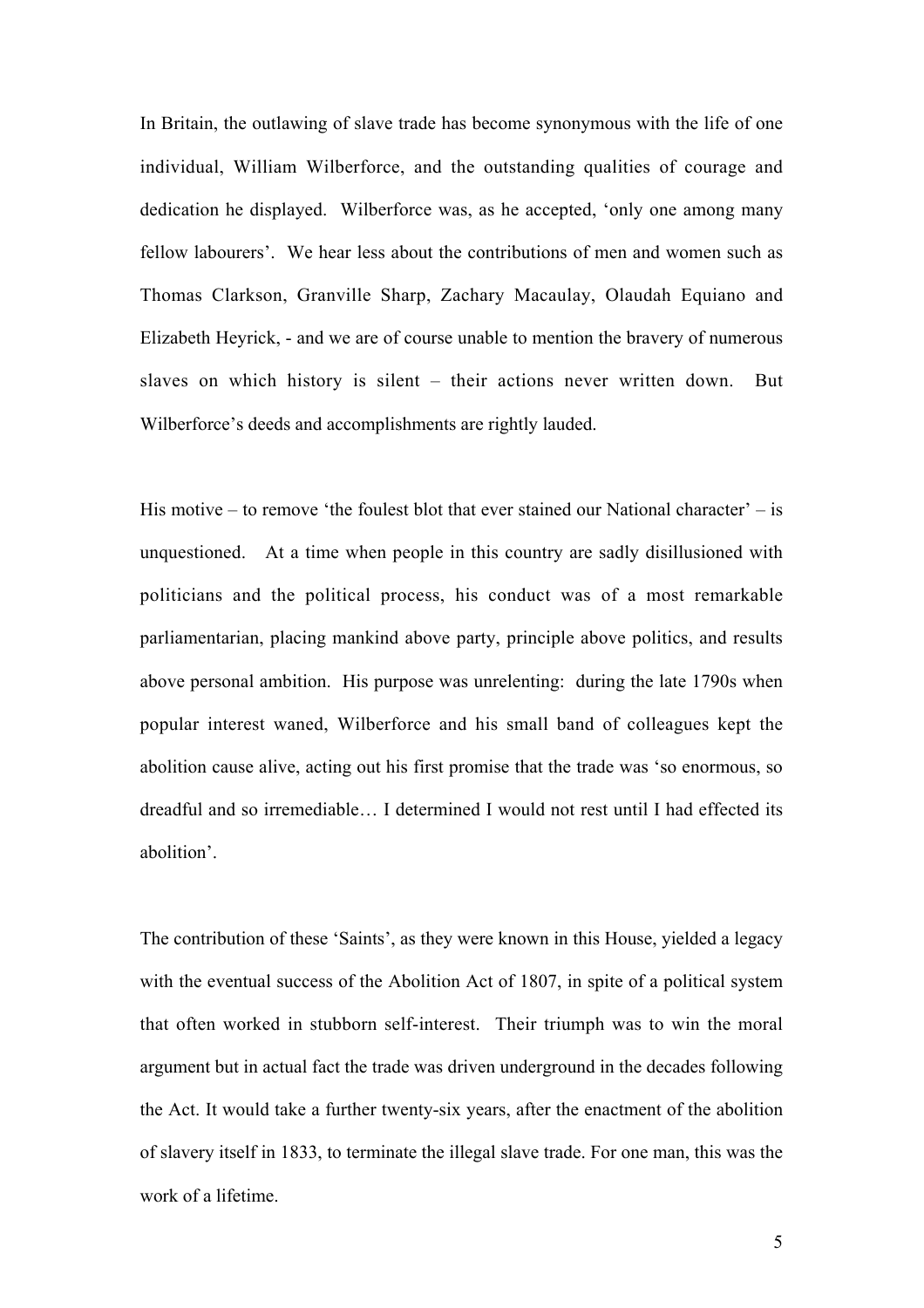One of the great achievements in the abolition campaign was political engagement through the mobilisation of public opinion. Once they realised that the nature of the slave trade was incompatible with the values they upheld, the British people acted in their hundreds and thousands: petitions signed by men and women with no vote and thus no method of lobbying parliament flowed from all corners of the country, including one measuring seven metres long from the inhabitants of Manchester and anti-slave trade tracts were distributed in their masses and vociferously devoured. Lectures and meetings were assiduously attended - Thomas Clarkson, an indispensable ally of Wilberforce, covered 35,000 miles on speaking tours around Britain between 1787 and 1794 carrying shackles and other instruments from slave ships, along with samples of African cloths to show that an alternative and civilised trade could be substituted for slavery - and in one of the first consumer boycotts of its time, West Indian sugar was refused. The humanity displayed by the British public was compared to 'tinder which has immediately caught fire from the spark of information which has been struck upon it'.

The moral case against slavery may now seem clear-cut, but then it had to be made in an age before mass-media and in a country where there were few graphic examples of the suffering and pain caused to millions transported across the Atlantic on British ships. The autobiographical writings of Olaudah Equiano, a former slave, contained a rare account of the conditions onboard - 'The closeness of the place, and the heat of the climate, added to the number of the ship, being so crowded that each had scarcely room to turn himself, almost suffocated us. … The shrieks of the women, and the groans of the dying, rendered it a scene of horror almost inconceivable…' His book became a bestseller and played a huge role in highlighting the barbarities of the slave trade.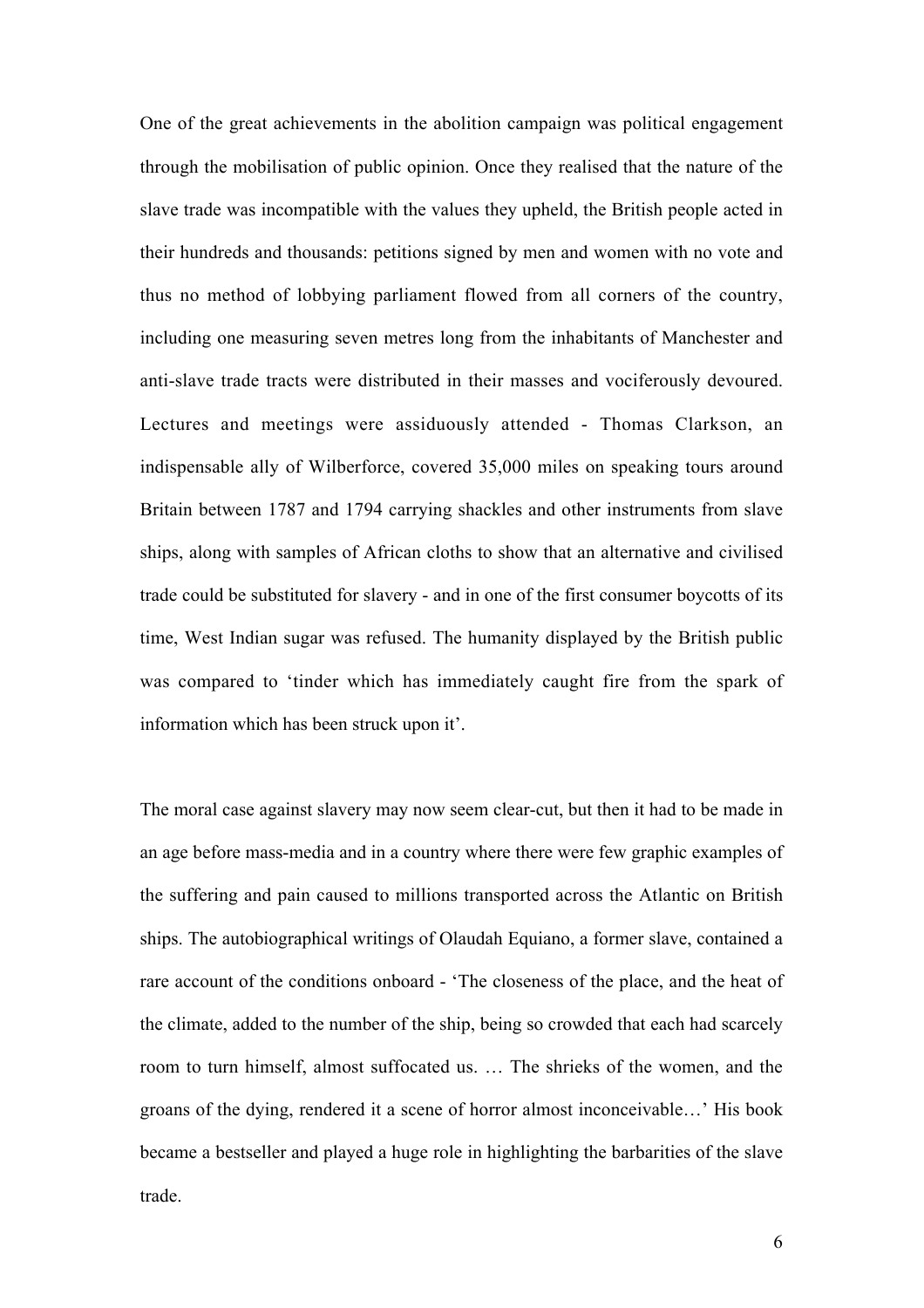Whilst advancing the case in the eighteenth-century Wilberforce appealed, 'The nature and all the circumstances of this trade are now laid open to us; we can no longer plead ignorance, we cannot evade it…' The same is true today. Slavery is out of sight to most people as it was two hundred years ago, but the world faces the same challenge nonetheless: to confront a ruthless industry exploiting vulnerable people for financial gain. Just as the baton from the abolitionists was passed on to other parliaments and nations around the world who followed suit in outlawing slavery, it now rests with governments and parliaments of our time.

Today, human-slavery reaches across every continent and culture, profiting from a whole range of different industries within agriculture, textiles, construction, mining, domestic services and prostitution, to name but a few. Human-trafficking, which is the most talked-about manifestation of modern slavery, is the medium by which this age-old practice permeates the life of modern-day Britain.

Human trafficking exists very much as a product of the twenty-first century. It operates within loose, global, networks; lurking amongst the unprecedented movements in people, information, and capital that characterise today's global economy and which help mask these illegal practices. Human trafficking works best, for the instigators at least, across national boundaries, exploiting cultural, social, administrative, linguistic and economic differences to isolate individuals and thereby allow the criminals to exercise complete control.

Recruitment companies or trusted acquaintances offering work and hope of a better future, bogus marriage agencies and gangs targeting lone travellers as they enter new countries are just a few examples of how vulnerable people can become caught in the

7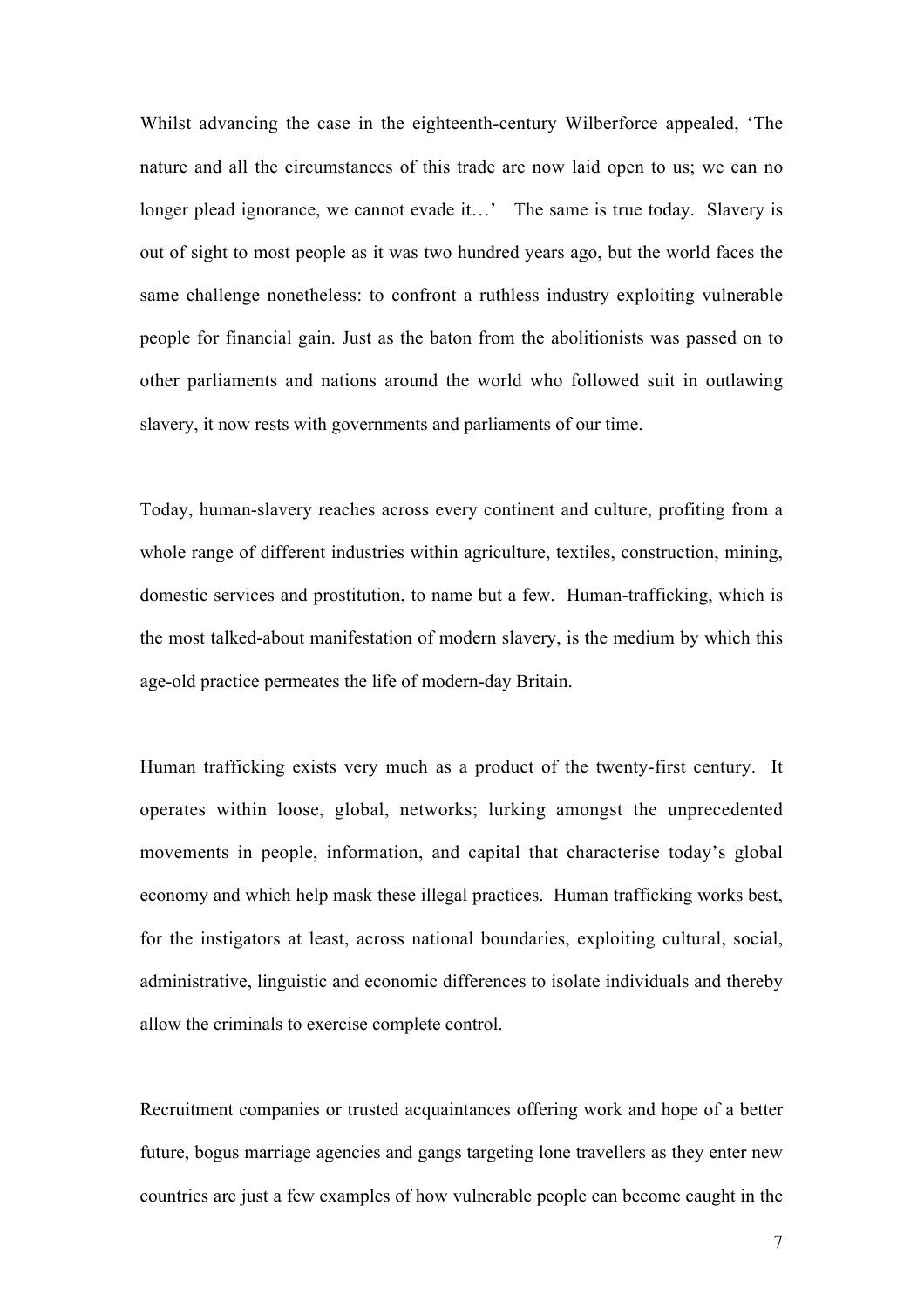human trafficking trap. Then, of course, there are the more barbaric methods of intimidation, threats to family, psychological abuse, followed by violence of a quite unimaginable kind.

Human trafficking is a growing problem locally and internationally. It has many links with other criminal operations such as money laundering, drug smuggling, and document forgery. In scale, too, it rivals and surpasses the other illicit trades, equalling the illegal arms industry and only trailing narcotics in its size. It generates, by some estimates, \$9.5 billion a year in revenue, which is a staggering figure to put on a market dedicated to the buying and selling of human beings. In terms of people, 600,000 to 800,000 men, women and children are estimated to be trafficked across international borders each year and according to the UN Office of Drugs and Crime, no country in the world is immune to this problem, be it as a country of origin, destination or transit.

It is indeed important that Britain wakes up to the gravity of the situation on her own doorstep. A fortnight ago, an official at the Lithuanian Ministry of Information declared that Britain is the 'number one' destination for gangs smuggling sex slaves from countries such as his own. When our police conducted a four month operation to tackle sex trafficking last year, they rescued 84 women. The list of their countries of origin tells its own sorry tale of the trail of misery – the women came from Albania, Brazil, China, Czech Republic, Estonia, Germany, India, Iran, Jamaica, Kenya, Latvia, Lithuania, Malaysia, Namibia, Poland, Rwanda, Russia, Slovakia and Thailand.

To combat human slavery in the world, and in particular the international markets of human traffickers, we must seek to wipe out the economic profits available to

8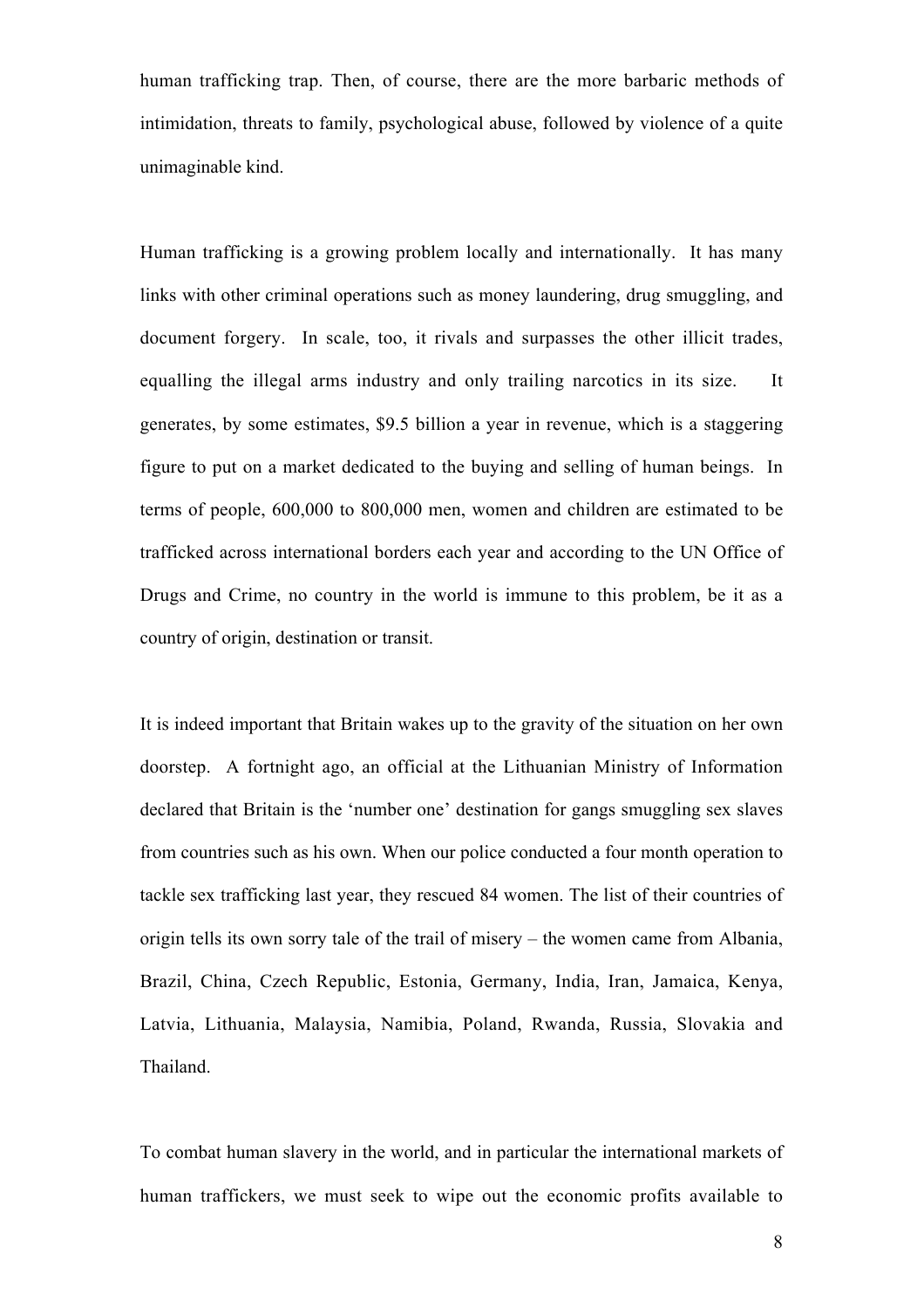criminal gangs from their operations, thereby reducing the market size itself, and by implication the suffering caused. This can be achieved by a concerted and determined effort to disrupt the forces of demand and supply. Supply-side measures would be aimed at increasing the risks of capture, whilst simultaneously empowering vulnerable individuals through education, and the increased provision of assistance, advice and protection.

As long as the demand, or an end use remains, cold-blooded people will always find unscrupulous ways to profit from the trade in illegal goods, be they arms, narcotics or in this case, slave labour. Thus the only way to truly end the modern slave trade will be to wipe out the demand. With parallels to the eighteenth century sugar boycott, this is an area in which consumer groups can voice their abhorrence at slavery by purchasing certified fair-trade goods, such as tea and coffee, clothing and other consumables. A greater focus on educating the public would be required, using innovative approaches such as 'The Truth Isn't Sexy' campaign which uses beer mat messages to alert young people to the realities of sex trafficking and has its crossparty launch in parliament later this evening. As traffickers have now infiltrated a range of British towns, cities and countryside, it is impossible to overstate the importance of bringing awareness to the consumers, businesses, and communities in those places where the victims are forced to labour.

Finally, we must also provide adequate support and rehabilitation for the victims. I am therefore delighted, along with all Members of the House, that the government has announced its intention to sign the *Council of Europe's Convention on Action against Trafficking in Human Beings*, which allows victims a thirty-day reflection period, as we have been calling for. We now await the formal ratification and a detailed implementation programme. The government will shortly publish its

9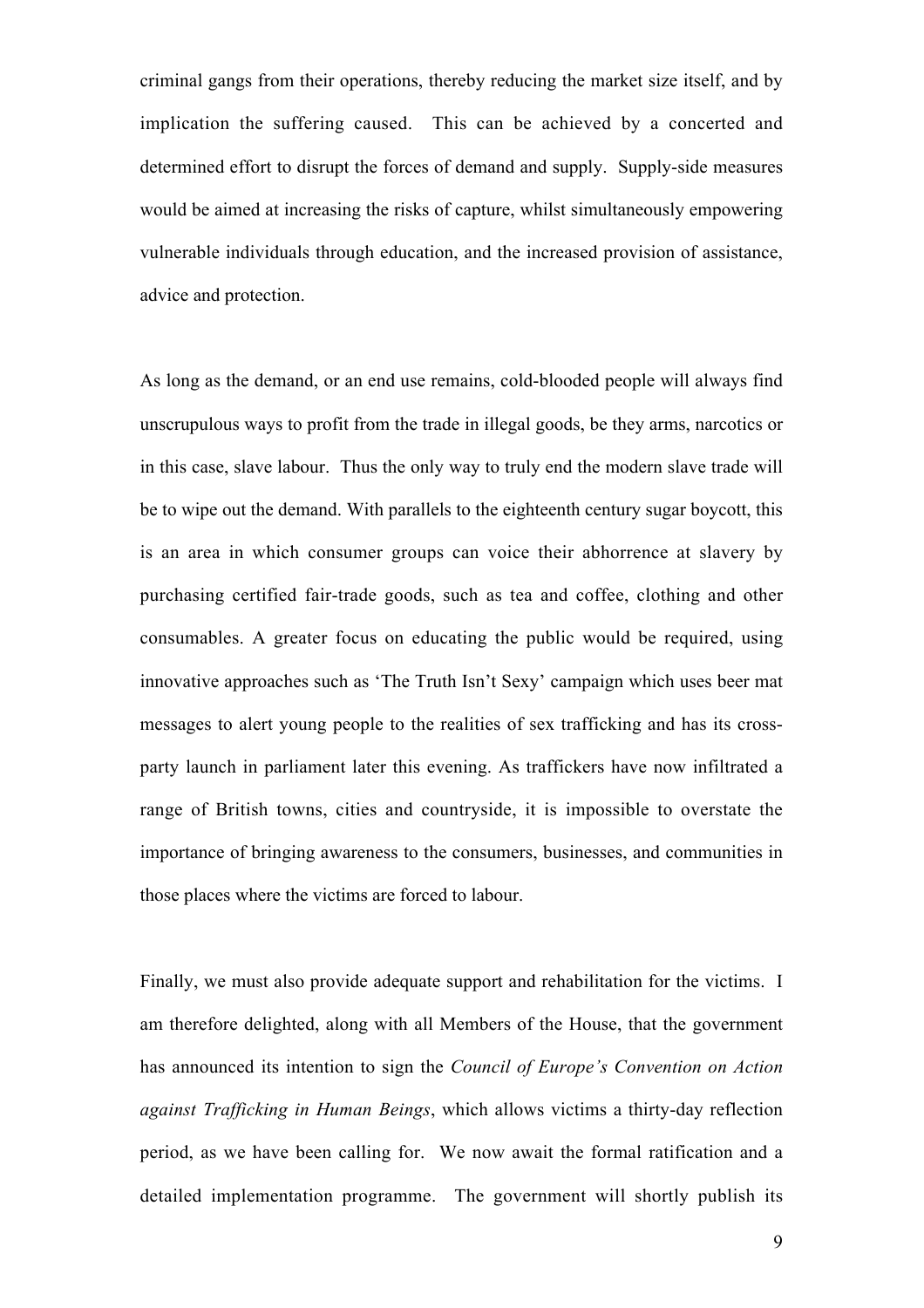*National Action Plan on Human Trafficking* and I look forward to reading the proposals. I very much hope that they will take heed of the recommendations set out by my Right Honourable Friend, the Shadow Home Secretary: to establish a UK Border Police Force with specialist expertise to intercept traffickers and victims at our borders; to conduct separate interviews at all ports of entry for women and children travelling alone with an adult who is not a parent, guardian or husband; to strengthen co-ordination between relevant government departments and Serious Organised Crime Agency in order to guarantee a coherent, joined-up approach; to ensure that every police force and every local authority has a strategy for dealing with suspected victims of trafficking and to increase victim protection by setting up dedicated helpline for those who have been trafficked.

Speaking as Shadow Foreign Secretary, I would like to see an improved and strengthened international effort to tackle human trafficking. The United States, through the State Department's *Office to Monitor and Combat Trafficking in Persons* has elevated this issue, and amongst other endeavours, now produces an influential *Trafficking in Persons Report* on an annual basis. Other countries, including our own, must follow suit and act with the same levels of commitment. The international community should work together to identify countries that are most vulnerable to human trafficking, be they as a place of origin, transit or destination, and provide financial and technical assistance with prevention, law enforcement and victim protection, where appropriate. Diplomatic channels should also be utilised to put pressure on countries ignoring this problem. In extreme cases where cooperation is not forthcoming and no measurable improvement is made, assistance in nonhumanitarian and non-trade-related areas could be withheld as a last resort. Finally, embassies and consulates should also take on a more proactive role, such as raising awareness through education and information programmes.